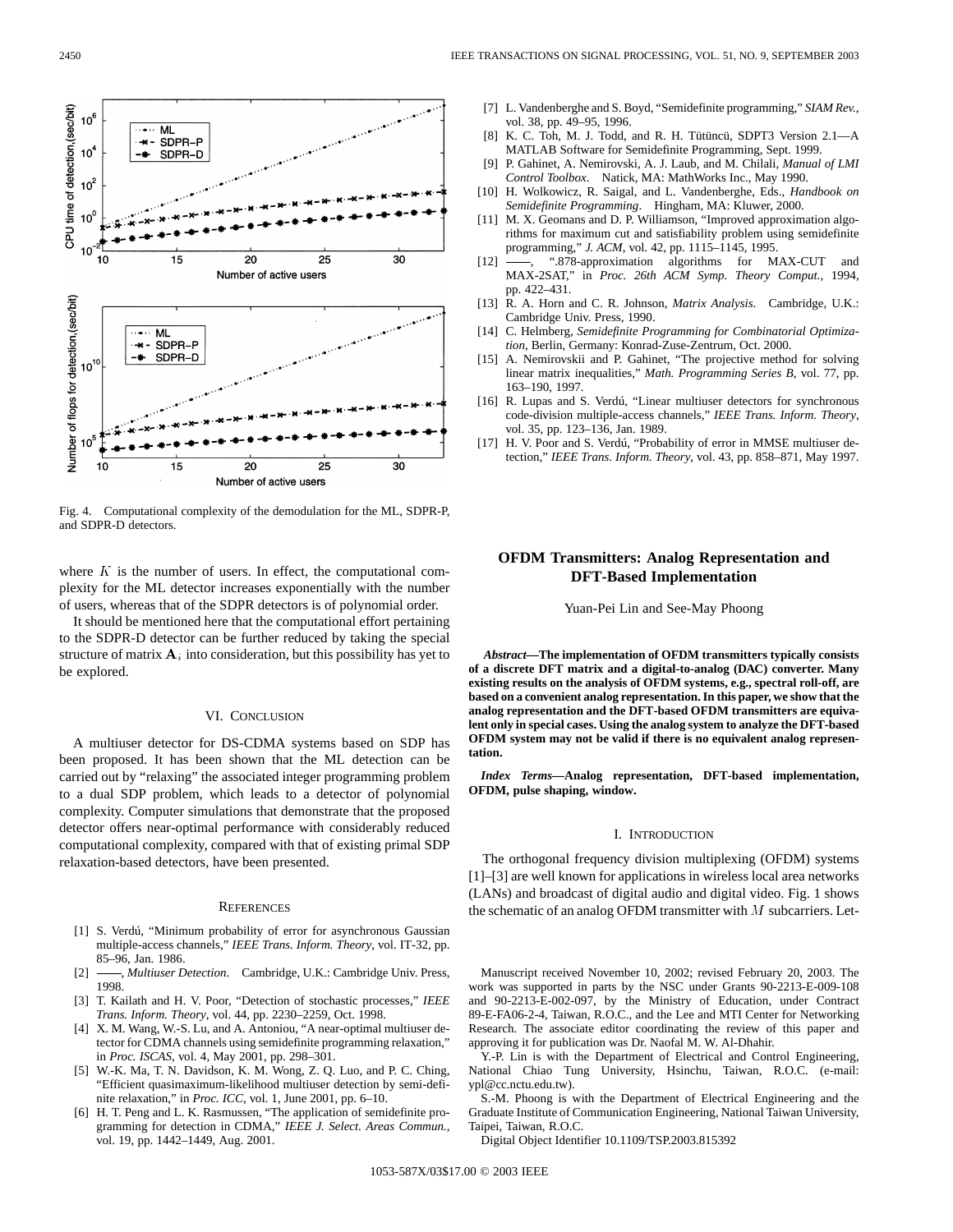

Fig. 1. Baseband analog representation of the OFDM transmitter with  $M$ subcarriers and pulse shaping filter  $g(t)$ .

ting the subcarrier spacing be  $\Omega_0$ , the output of the transmitter is given by  $M/2-1$ 

$$
x(t) = \sum_{k=-M/2}^{M/2-1} x_k g(t) e^{jk\Omega_0 t}
$$
 (1)

assuming M is even. The pulse-shaping filter  $g(t)$  is usually a rectangular pulse of length  $T_0 = 2\pi/\Omega_0$ . Many studies on OFDM systems are carried out using the expression in (1), e.g., the spectral roll-off of the outputs of OFDM transmitters [3], [4], the effect of carrier frequency offset [5], and crest factors of the transmitter outputs [6]. A number of nonrectangular pulse shapes  $g(t)$  has been proposed to improve the spectral rolloff of the transmitted signal  $x(t)$ , e.g., [4] and [6]. Although the analog representation is convenient for analysis, in practice, the modulation of subcarriers is done in the discrete time. Such a transmitter (see Fig. 2) consists of two parts [3]: a digital to analog converter (DAC) and the part performing digital modulation of subcarriers, which can be efficiently implemented using an  $M$  by  $M$ inverse discrete Fourier transform (IDFT) matrix. The sampling period is  $T_s = T_0/M$ , and the discrete sequence  $w[n]$  shown in Fig. 2 is typically a rectangular window of length M.

Suppose the reconstruction filter of the DAC is  $h(t)$ , as indicated in Fig. 2. The output of the DAC with sampling period  $T_s$  is given by

 $\infty$ 

$$
y(t) = \sum_{n = -\infty} y[n]h(t - nT_s)
$$
  
where  $y[n] = w[n] \sum_{k=-M/2}^{M/2-1} x_k e^{j(2\pi/M)kn}$ . (2)

As indicated in Fig. 2,  $y[n]$  is the input of the DAC. The waveform of  $y(t)$  resembles that of  $x(t)$ —the output of the analog transmitter—especially for large  $M$ , [1]. In [3, Ch. 5], it is mentioned that when we use the digital implementation with an ideal lowpass reconstruction filter  $h(t)$  in the DAC converter, the shaping filter  $g(t)$  is no longer the rectangular pulse. A precise connection between the DFT-based transmitter and the analog representation has not been stated earlier in the literature.

In this paper, we consider the conditions when the DFT-based transmitter in Fig. 2 admits an analog representation in Fig. 1. For the case of a DFT-based transmitter with a rectangular window  $w[n]$  and an ideal lowpass  $h(t)$ , no analog representation exists. It is known that if we choose a rectangular window  $g(t)$  in the analog representation, the output is close to that of the DFT-based transmitter in the time domain window, but the two transmitter outputs can have considerable difference in spectral roll-offs. We will show that in fact, when the analog transmitter has a rectangular  $g(t)$ , a DFT-based implementation does not exist, regardless of the choices of  $w[n]$  and  $h(t)$ . Given an arbitrary pulse  $g(t)$ , an equivalent digital implementation does not exist in general. The analog and DFT-based transmitters are equivalent only in some restricted cases. Therefore, analyses of OFDM systems directly using the DFT-based schematic in Fig. 2 are more useful than using the analog schematic in Fig. 1. For example, designing  $w[n]$  and  $h(t)$  to improve a spectral roll-off is more useful than designing  $g(t)$ . A necessary and sufficient condition for the equivalence of the analog and DFT-based transmitters will be derived. An example of a set of  $g(t)$ ,  $w[n]$ , and  $h(t)$  that satisfies the condition will be given.

### II. ANALOG VERSUS DFT-BASED TRANSMITTERS

Consider the DFT-based implementation of an OFDM transmitter in Fig. 2. Given a discrete window  $w[n]$  and a reconstruction filter  $h(t)$ , we will see that there may not exist a corresponding pulse  $g(t)$ . For the commonly used case of a rectangular window  $w[n]$  and an ideal lowpass  $h(t)$ , it is mentioned in [3] that the equivalent shaping filter  $g(t)$ is not the rectangular pulse. In fact, as we will show in the following lemma, in this case, there does not exist a corresponding analog pulse  $g(t)$  at all; it is not possible to analyze the DFT-based transmitter using an equivalent analog transmitter.

*Lemma 1:* Let the OFDM transmitter in Fig. 2 have a rectangular window  $w[n]$ 

$$
w[n] = \begin{cases} 1, & 0 \le n \le M - 1 \\ 0, & \text{otherwise} \end{cases}
$$
 (3)

and an ideal lowpass reconstruction filter  $h(t)$  with

$$
H(j\Omega) = \begin{cases} 1, & |\Omega| < \pi/T_s \\ 0, & \text{otherwise.} \end{cases}
$$
 (4)

The outputs of the two systems, respectively,  $x(t)$  and  $y(t)$ , are not the same for any choice of pulse shaping filter  $g(t)$ .

*Proof:* Using (2) and the fact that  $w[n]$  is as in (3), we arrive at

$$
y(t) = \sum_{k=-M/2}^{M/2-1} x_k \sum_{n=0}^{M-1} e^{j(2\pi/M)kn} h(t - nT_s).
$$

Comparing this expression with (1), we conclude that  $x(t)$  and  $y(t)$  are equal for an arbitrary sequence  $x_k$  if and only if there exists  $g(t)$  such that

$$
g(t)e^{jk\Omega_0 t} = \sum_{n=0}^{M-1} e^{j(2\pi/M)kn} h(t - nT_s)
$$
  
for  $k = -M/2, -M/2 + 1, ..., M/2 - 1$ . (5)

In particular, the above equation is true for  $k = 0$  and  $k = 1$ . When  $k = 0$ , we have

$$
g(t) = \sum_{n=0}^{M-1} h(t - nT_s).
$$

When  $k = 1$ , we have  $g(t)e^{j\Omega_0 t} = \sum_{n=0}^{M-1} e^{j2n\pi/M} h(t - nT_s)$ . Let  $f(t) = e^{-j\Omega_0 t} h(t)$ . Using  $\Omega_0 = 2\pi/(MT_s)$ , we can rewrite the condition as  $g(t) = \sum_{n=0}^{M-1} \overline{f(t-nT_s)}$ . We can verify that  $\sum_{n=0}^{M-1} h(t-nT_s) \neq \sum_{n=0}^{M-1} f(t-nT_s)$  and the solution of  $g(t)$  obtained for  $k=1$ contradicts the solution of  $g(t)$  obtained for  $k = 0$ . Therefore, (5) cannot be satisfied for any pulse  $g(t)$ .  $\triangle \triangle \triangle$ 

It is known that the outputs of the analog and DFT-based transmitters are close with proper choices of  $g(t)$ ,  $w[n]$  and  $h(t)$  [1], [3]. In particular, consider the case that  $q(t)$  is a rectangular pulse

$$
g(t) = \begin{cases} 1, & 0 \le t < T_0 \\ 0, & \text{otherwise} \end{cases} \qquad \text{where } T_0 = 2\pi/\Omega_0. \tag{6}
$$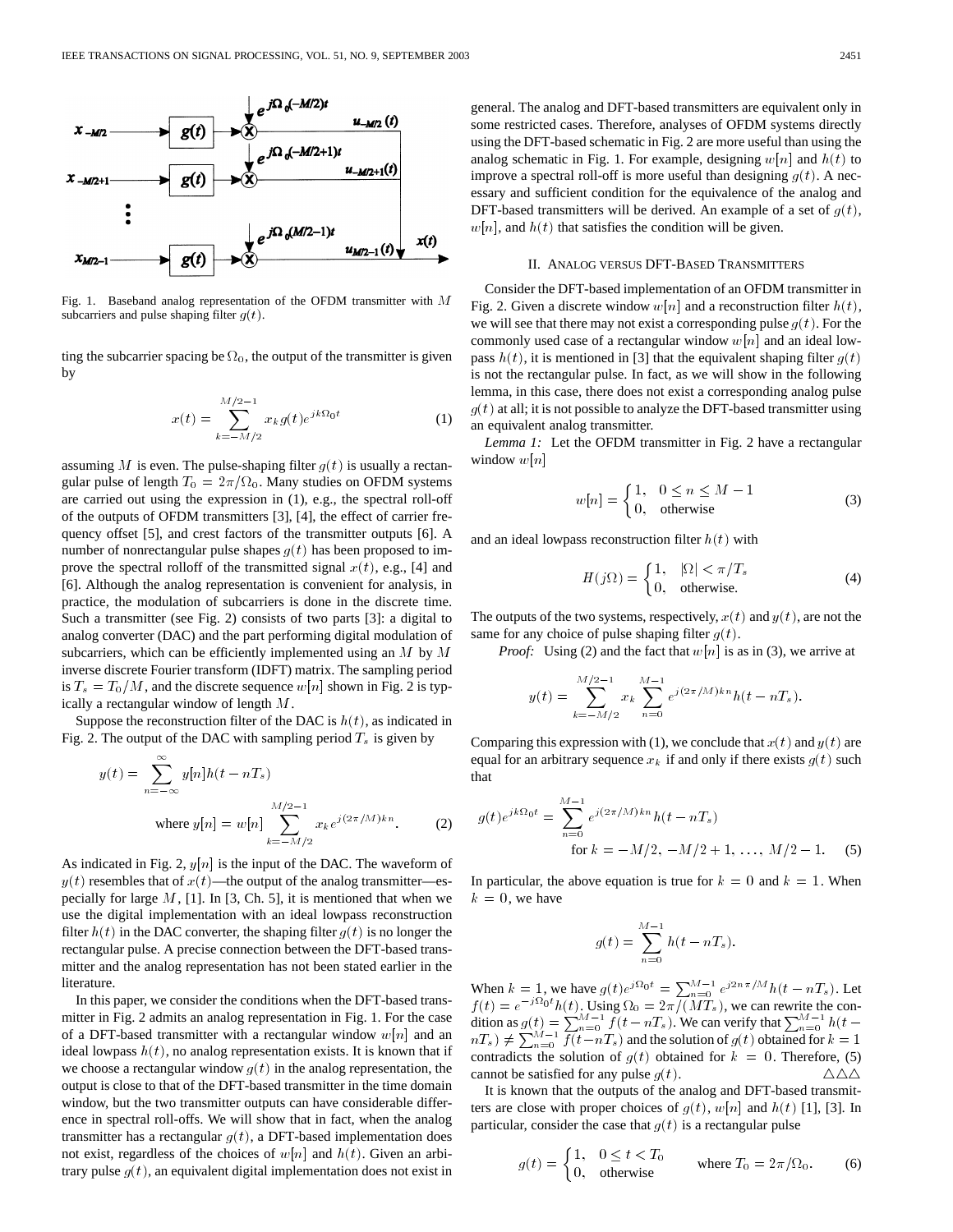

Fig. 2. Commonly used digital implementation of the OFDM transmitter, where  $\omega_0 = 2\pi/M$ .



Fig. 3. Equivalent block diagram of system in Fig. 2, where  $\omega_0 = 2\pi/M$ .

The discrete window  $w[n]$  is also rectangular, as given in (3). Choose  $h(t)$  to be the ideal lowpass filter given in (4). Then, the samples of  $x(t)$  and  $y(t)$  are identical, i.e.,

$$
x(nTs) = y(nTs) = y[n], \tfor all n. \t(7)
$$

The waveform of  $y(t)$  and  $x(t)$  are close for the interval [0,  $T_0$ ), but outside the interval,  $x(t)$  comes abruptly to 0, while  $y(t)$  has a much smoother transition. Although the energy outside the window is small compared with that inside, this leads to considerably different behaviors between  $x(t)$  and  $y(t)$  in out-of-band roll-off. We can easily see this by observing that the spectrum of  $y(t)$  is bandlimited, whereas the spectrum of  $x(t)$  has large sidelobes due to a rectangular  $g(t)$ . As a result, the analysis of spectral roll-off based on the analog transmitter output  $x(t)$  may not be appropriate. To improve spectral sidelobes, designing  $w[n]$  and  $h(t)$  directly is more meaningful than designing  $q(t)$ , because  $g(t)$  does not allow a DFT-based implementation in general. *Remarks:*

- Notice that the relation in (7) does not require  $h(t)$  to be an ideal lowpass filter. As long as  $h(t)$  satisfies the property  $h(nT<sub>s</sub>) =$  $\delta[n]$ , (7) continues to hold.
- In a DFT-based implementation, typically, a cyclic prefix of length, say L, is added so that ISI can be canceled at the receiver. To this end, we can modify  $g(t)$  to be a rectangular window for the interval  $[-LT_s, T_0)$ . Then, we still have (7).
- In the above derivations, we have used only one OFDM block. If the outputs of the two transmitters are not the same for one block, they will also be different when more blocks are considered.

# III. CONDITIONS FOR EQUIVALENCE OF ANALOG REPRESENTATION AND DIGITAL IMPLEMENTATION

We see in the previous section that given a window  $w[n]$  and a reconstruction filter  $h(t)$ , there may not exist a corresponding analog pulse  $g(t)$ . Conversely, for a given pulse  $g(t)$ , a DFT-based implementation does not exist in general. The equivalence of the two systems in Figs. 1 and 2 can be established in certain cases. For the convenience of derivation, we redraw the system in Fig. 2 as Fig. 3, in which the DAC block is as in Fig. 2. The output due to the  $k$ -subcarrier is given by  $V_k(j\Omega) = S_k(e^{jT_s\Omega})H(j\Omega)$ , [9]. Notice that  $S_k(e^{j\omega})$  is a freby  $V_k(j\Omega) = S_k(e^{j\omega}) H(j\Omega)$ , [9]. Nonce that a squency-shifted and scaled version of  $W(e^{j\omega})$ , i.e.,<br> $S_k(e^{j\omega}) = x_k W(e^{j(\omega-2\pi k/M)})$ .

$$
S_k(e^{j\omega}) = x_k W\left(e^{j(\omega - 2\pi k/M)}\right)
$$

Therefore, we have

e have  
\n
$$
V_k(j\Omega) = x_k W \left( e^{j(T_s\Omega - 2\pi k/M)} \right) H(j\Omega)
$$
\n
$$
= x_k W \left( e^{jT_s(\Omega - k\Omega_0)} \right) H(j\Omega)
$$
\n(8)

where we have used the facts that  $\Omega_0 = 2\pi/T_0$  and  $T_0 = MT_s$ . On the other hand, the output of the analog representation in Fig. 1 due to the kth subcarrier is given by =  $2\pi$  /'.<br>g represe

$$
U_k(\Omega) = x_k G(j(\Omega - k\Omega_0)).
$$

The equivalence of the two systems in Figs. 1 and 2 means that<br>  $V_k(\Omega) = U_k(\Omega)$ , and therefore<br>  $W\left(e^{jT_s(\Omega - k\Omega_0)}\right)H(j\Omega) = G(j(\Omega - k\Omega_0))$ The equivalence of the two sy<br>  $V_k(\Omega) = U_k(\Omega)$ , and therefore

$$
W\left(e^{jT_s(\Omega - k\Omega_0)}\right)H(j\Omega) = G(j(\Omega - k\Omega_0))
$$

for  $k = -M/2, -M/2+1, \ldots, M/2-1$ . Summarizing, we have the following theorem.

*Theorem 1:* The OFDM transmitter in Fig. 1 can be implemented as in Fig. 2, namely, the two systems are equivalent, if and only if the pulse shaping filter  $g(t)$ , the digital window  $w[n]$ , and the reconstruction filter  $h(t)$  satisfy

Shapping filter 
$$
h(t)
$$
 satisfy

\n
$$
W(e^{j\Omega T_s})H(j(\Omega + k\Omega_0))
$$
\n
$$
= G(j\Omega), \quad \text{for } k = -M/2, -M/2 + 1, \ldots, M/2 - 1. \quad (9)
$$